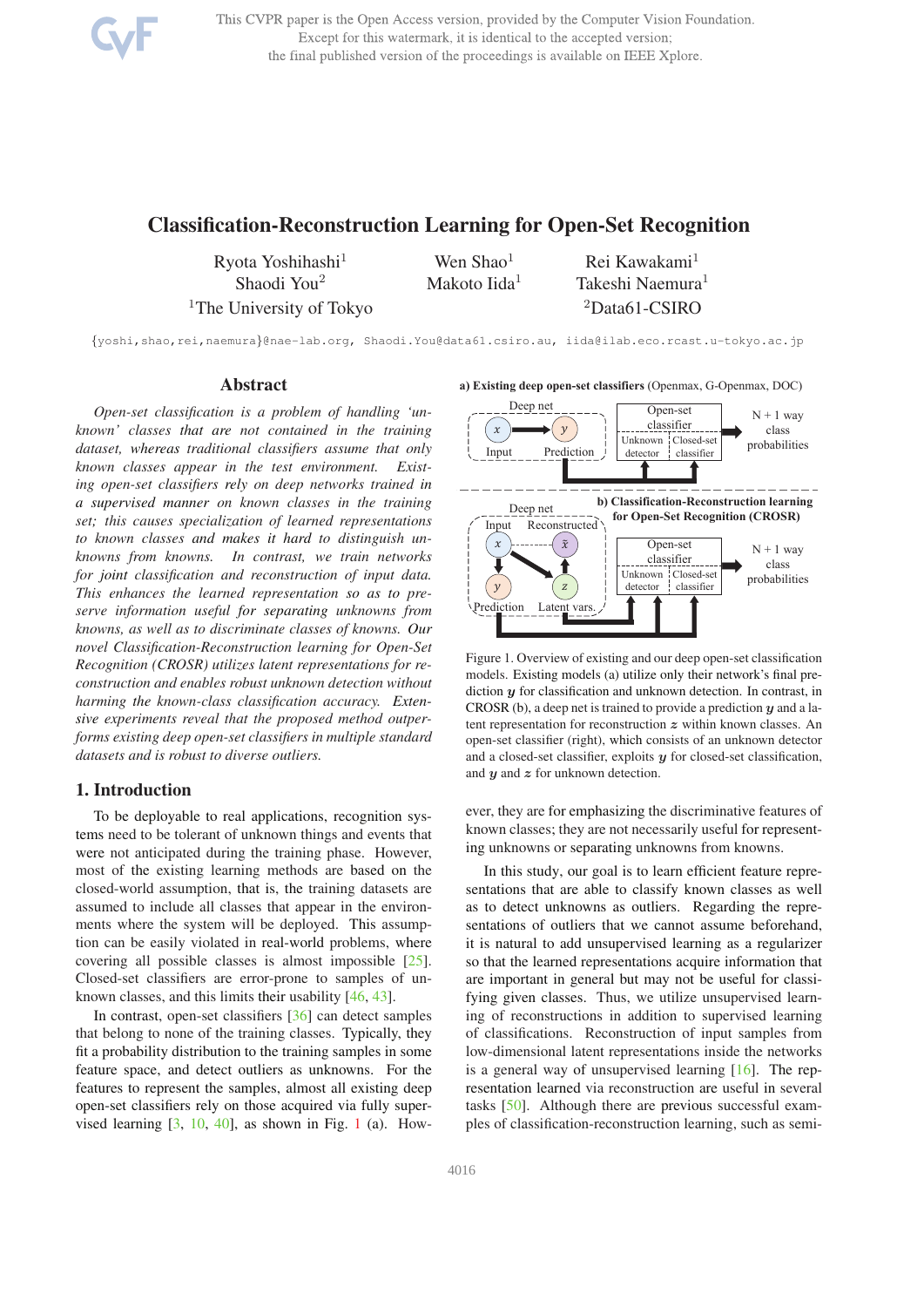supervised learning  $[31]$  and domain adaptation  $[11]$ , this study is the first to apply deep classification-reconstruction learning to open-set classification.

Here, we present a novel open-set classification framework, called Classification-Reconstruction learning for Open-Set Recognition (CROSR). As shown in Fig. 1 (b), the open-set classifier consists of two parts: a closed-set classifier and an unknown detector, both of which exploit a deep classification-reconstruction network.<sup>1</sup> While the known-class classifier exploits supervisedly learned prediction  $y$ , the unknown detector uses a reconstructive latent representation  $z$  together with  $y$ . This allows unknown detectors to exploit a wider pool of features that may not be discriminative for known classes. Additionally, in higherlevel layers of supervised deep nets, details of input tend to be lost [50, 6] , which may not be preferable in unknown detection. CROSR can exploit reconstructive representation z to complement the lost information in the prediction y.

To provide effective  $y$  and  $z$  simultaneously, we further design *deep hierarchical reconstruction nets (DHR-Nets)*. The key idea in DHRNets is the bottlenecked lateral connections, which is useful to learn rich representations for classification and compact representations for detection of unknowns jointly. DHRNets learn reconstruction of each intermediate layer in classification networks using latent representations, i.e., mapping to low-dimensional spaces, and as a result it acquires hierarchical latent representation. With the hierarchical bottlenecked representation in DHRNets, the unknown detector in CROSR can exploit multi-level anomaly factors easily thanks to the representations compactness. This bottlenecking is crucial, because outliers are harder to detect in higher dimensional feature spaces due to *concentration on the sphere* [52]. Existing autoencoder variants, which are useful for outlier detection by learning compact representations [51, 1], cannot afford large-scale classification because the bottlenecks in their mainstreams limit the expressive power for classification. CROSR with a DHRNet becomes more robust to a wide variety of unknown samples, some of which are very similar to the known-class samples. Our experiments in five standard datasets show that representations learned via reconstruction serve to complement those obtained via classification.

Our contribution is three-fold: First, we discuss the usefulness of deep reconstruction-based representation learning in open-set recognition for the first time; all of the other deep open-set classifiers are based on discriminative representation learning in known classes. Second, we develop a novel open-set recognition framework, CROSR, which is based on DHRNets and jointly performs known classification and unknown detection using them. Third, we conducted experiments on open-set classification in five standard image and text datasets, and the results show that our method outperforms existing deep open-set classifiers for most combinations of known data and outliers. The code will be published upon acceptance of this paper.

### 2. Related work

Open-set classification Compared with closed-set classification, which has been investigated for decades [8, 5, 9], open-set classification has been surprisingly overlooked. The few studies on this topic mostly utilized either linear, kernel, or nearest-neighbor models. For example, Weibullcalibrated SVM [37] considers a distribution of decision scores for unknown detection. Center-based similarity space models [7] represent data by their similarity to class centroids in order to tighten the distributions of positive data. Extreme value machines [34] model class-inclusion probabilities using an extreme-value-theory-based density function. Open-set nearest neighbor methods [18] utilizes the distance ratio to the nearest and second nearest classes. Among them, sparse-representation-based open-set recognition [48] shares the idea of reconstruction-based representation learning with ours. The difference is in that we consider deep representation learning, while [48] uses a singlelayer linear representation. These models cannot be applied to large-scale raw data without feature engineering.

The origin of deep open-set classifiers was in 2016 [3], and few deep open-set classifiers have been reported since then. G-Openmax [10], a direct extension of Openmax, trains networks with synthesized *unknown* data by using generative models. However, it cannot be applied to natural images other than hand-written characters due to the difficulty of generative modeling. DOC (deep open classifier) [40, 41], which is designed for document classification, enables end-to-end training by eliminating outlier detectors outside networks and using sigmoid activations in the networks for performing joint classification and outlier detection. Its drawback is that the sigmoids do not have the *compact abating property* [37]; namely, they may be activated by an infinitely distant input from all of the training data, and thus its open space risk is not bounded.

Outlier detection Outlier (also called anomaly or novelty) detection can be incorporated in the concept of open-setclassification as an unknown detector. However, outlier detectors are not open-set classifiers by themselves because they have no discriminative power within known classes. Some of the generic methods for anomaly detection are oneclass extension of discriminative models such as SVM [24] or forests [21], generative models such as Gaussian mixture models [33], and subspace methods [32]. However, most of the recent anomaly-detection literature focuses on incorporating domain knowledge specific to the task at hand, such as cues from videos [47, 15], and they cannot be used to build a generic-purpose open-set classifiers.

<sup>1</sup>We refer to detection of unknowns as *unknown detection*, and knownclass classification as *known classification.*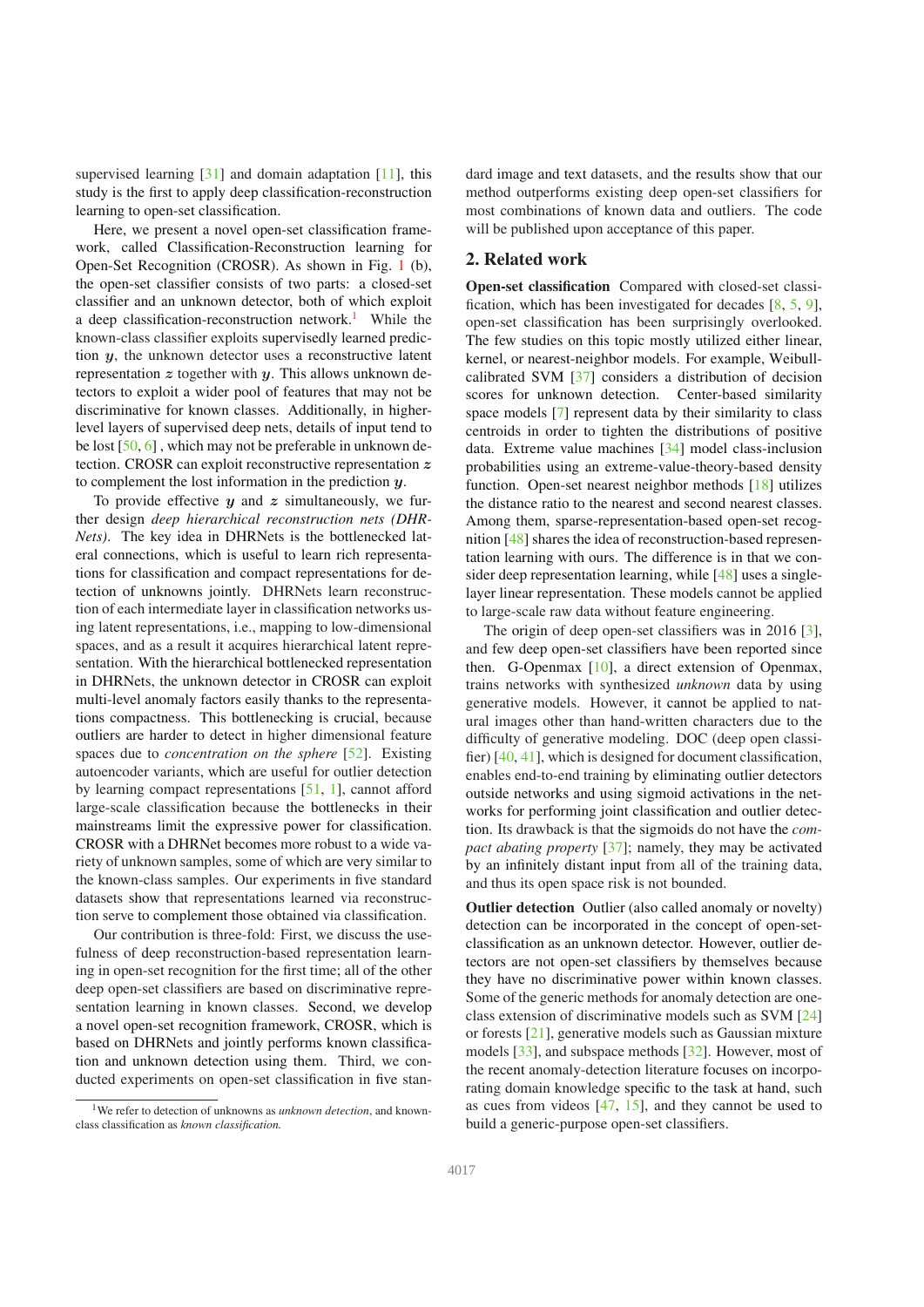Deep nets have also been examined for outlier detection. The deep approaches mainly use autoencoders trained in an unsupervised manner [51], in combination with GMM [53], clustering [1], or one-class learning [29]. Generative adversarial nets [12] can be used for outlier detection [39] by using their reconstruction errors and discriminators' decisions. This usage is different from ours that utilizes latent representations. However, in outlier detection, deep nets are not always the absolute winners unlike in supervised learning, because nets need to be trained in an unsupervised manner and are less effective because of that.

Some studies use networks trained in a supervised manner to detect anomalies that are not from the distributions of training data [14, 20]. However, their methods cannot be simply extended to open-set classifiers because they use input preprocessing, for example, adversarial perturbation [13], and this operation may degrade known-class classification.

Semi-supervised learning In semi-supervised learning settings including domain adaptation, reconstruction is useful as a data-dependent regularizer [31, 23]. Among them, ladder nets [31] are partly similar to ours in terms of using lateral connections, except that ladder nets do not have the bottleneck structure. Our work aims at demonstrating that the reconstructive regularizers are also useful in openset classification. However, the usage of the regularizers is largely different; CROSR uses them to prevent the representations from overly specializing to known classes, while semi-supervised learners use them to incorporate unlabeled data in their training objectives. Furthermore, in semisupervised learning settings reconstruction errors are computed on *unlabeled* data as well as labeled training data. In open-set settings, it is impossible to compute reconstruction errors on any *unknown* data; we only use labeled (known) training data.

#### 3. Preliminaries

Before introducing CROSR, we briefly review Openmax [3], the existing deep open-set classifier. We also introduce the terminology and notation.

Openmax is an extension of Softmax. Given a set of known classes  $\mathcal{K} = \{C_1, C_2, ..., C_N\}$  and an input data point  $x$ , Softmax is defined as following:

$$
\mathbf{y} = \mathbf{f}(\mathbf{x}), \qquad (1)
$$
\n
$$
p(C_i | \mathbf{x}, \mathbf{x} \in \mathcal{K}) = \text{Softmax}_i(\mathbf{y}) = \frac{\exp(x_i)}{\sum_j^N \exp(x_j)},
$$

where  $f$  denotes the network as a function and  $y$  denotes the representation of its final hidden layer, whose dimensionality is equal to the number of the known classes. To be consistent with  $\lceil 3 \rceil$ , we refer to it as the activation vector (AV). Softmax is designed for closed-set settings where

 $x \in \mathcal{K}$ , and in open-set settings, we need to consider  $x \notin \mathcal{K}$ . This is achieved by calibrating the AV by the inclusion probabilities of each class:

$$
\text{Openmax}_{i}(\boldsymbol{x}) = \text{Softmax}_{i}(\hat{\boldsymbol{y}}), \qquad (2)
$$
\n
$$
\hat{\boldsymbol{y}}_{i} = \begin{cases}\n\boldsymbol{y}_{i} \boldsymbol{w}_{i} & (i \leq N) \\
\sum_{i=1}^{N} \boldsymbol{y}_{i} (1 - \boldsymbol{w}_{i}) & (i = N + 1),\n\end{cases} \tag{2}
$$

where  $w_i$  represents the belief that x belongs to the known class  $C_i$ . Here,  $\hat{y}$ , the *calibrated activation vector* prevents Openmax from giving high confidences to outliers that give small  $w$ , i.e., the unknown samples that do not belong to  $C_i$ . Formally, the class  $C_{N+1}$  represents the *unknown* class. Usage of  $p(x \in C_i)$  can be understood as a proxy for  $p(x \in C_i)$  $K$ ), which is harder to model due to inter-class variances.

For modeling class-belongingness  $p(x \in \mathcal{K})$ , we need a distance function  $d(\cdot, \cdot)$  and its distribution. The distance measures the affinity of a data point to each class. Statistical extreme-value theory suggests that the Weibull family of distributions is suitable [34] for this purpose. Assuming that d of the inliers follows a Weibull distribution, classbelongingness can be expressed using the cumulative density function,

$$
p(\boldsymbol{x} \in C_i) = 1 - R_{\alpha}(i) \cdot \text{WeibullCDF}(d(\boldsymbol{x}, C_i); \rho_i)
$$

$$
= 1 - R_{\alpha}(i) \exp\left(-\left(\frac{d(\boldsymbol{x}, C_i)}{\eta_i}\right)^{m_i}\right). (3)
$$

Here,  $\rho_i = (m_i, \eta_i)$  are parameters of the distribution that are derived from the training data of the class  $C_i$ .  $R_{\alpha}(i) = \max\left(0, \frac{\alpha - \text{rank}(i)}{\alpha}\right)$  is a heuristic calibrator that makes a larger discount in more confident classes, and is defined by a hyperparameter  $\alpha$ . rank(i) is the index in the AV sorted in descending order.

As a class-belongingness measure, we used the  $\ell^2$  distance of AVs from the class means, similarly to nearest nonoutlier classification [2]:

$$
d(\boldsymbol{x}, C_i) = |\boldsymbol{y} - \boldsymbol{\mu}_i|_2. \tag{4}
$$

This gives a strong simplification assuming that  $p(\mathbf{x} \in C_i)$ depends only on the y.

## 4. CROSR: Classification-reconstruction learning for open-set recognition

Our design of *CROSR* is based on observations about Openmax's formulation: AVs are not necessarily the best representations for modeling the class-belongingness  $p(x \in C_i)$ . Although AVs in supervised networks are optimized to give correct  $p(C_i|\boldsymbol{x})$ , they are not encouraged to encode information about  $x$ , and it is not sufficient to test whether  $x$  itself is probable in  $C_i$ . We alleviate this problem by exploiting reconstructive latent representations, which encode more about  $x$ .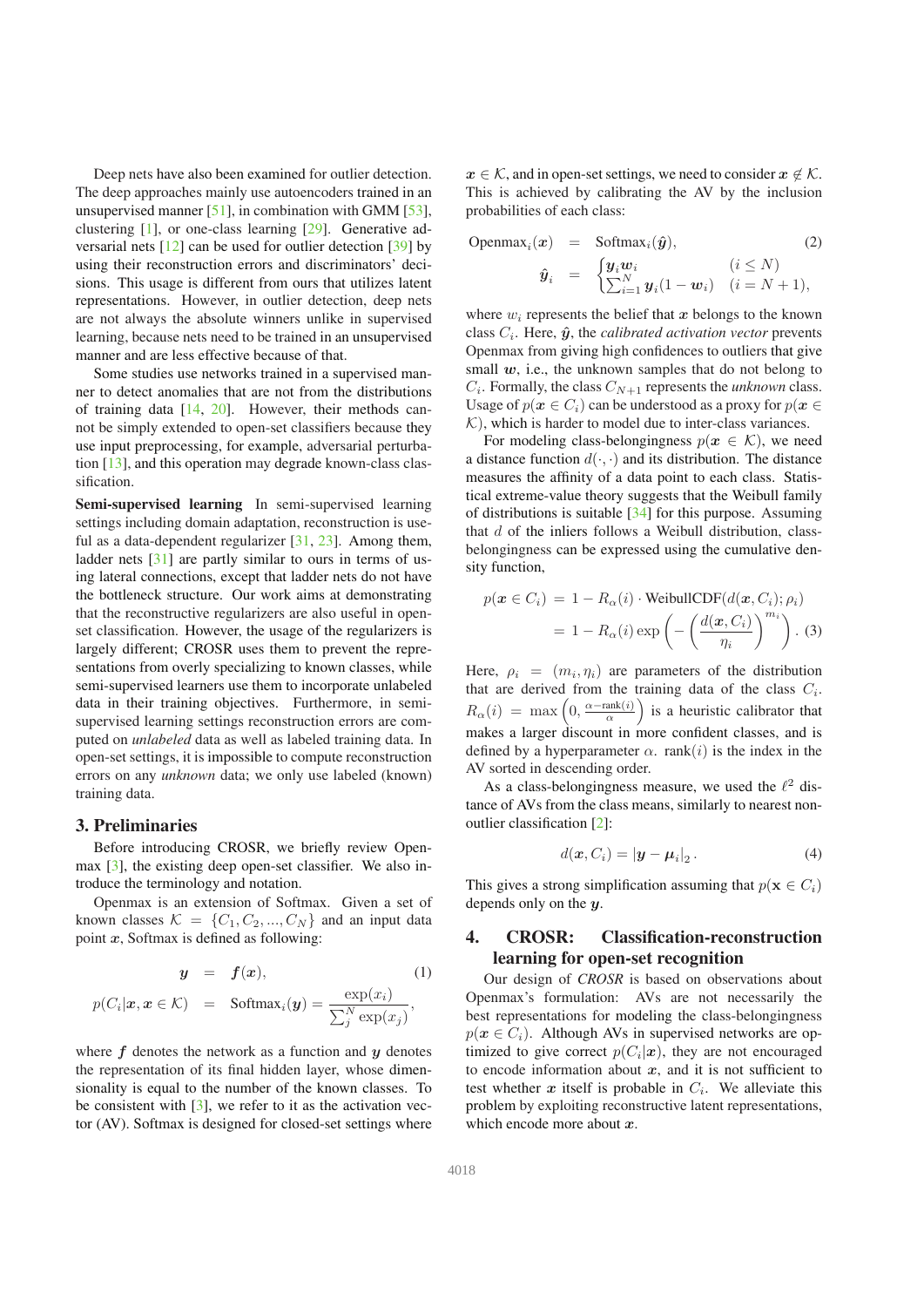### 4.1. Open-set classification with latent representations

To enable the use of latent representations for reconstruction in the unknown detector, we extend the Openmax classifier (Eqns.  $1 - 4$ ) as follows. We replace Eqn. 1 for applying the main-body network  $f$  to both known classification and reconstruction:

$$
(y, z) = f(x),
$$
  
\n
$$
p(C_i|x, x \in \mathcal{K}) = \text{Softmax}_i(y),
$$
  
\n
$$
\tilde{x} = g(z).
$$
\n(5)

Here we have introduced  $g$ , a decoder network only used in training to make the latent representation  $z$  meaningful via reconstruction.  $\tilde{x}$  is the reconstruction of x using z. These equations correspond to the left part of Fig. 1 (b).

The network's prediction  $y$  and latent representation  $z$ are jointly used in the class-belongingness modeling. Instead of Eqn. 4, CROSR considers the joint distributions of  $y$  and  $z$  to be a hypersphere per class:

$$
d(\boldsymbol{x}, C_i) = |[\boldsymbol{y}, \boldsymbol{z}] - \boldsymbol{\mu}_i|_2.
$$
 (6)

Here,  $[y, z]$  denotes concatenation of the vectors of y and z, and  $\mu_i$  denotes their mean within class  $C_i$ .

### 4.2. Deep Hierarchical Reconstruction Nets

After designing the open-set classification framework, we must specify the function form, i.e., the network architecture for f. The network used in CROSR needs to effectively provide a prediction  $y$  and latent representation  $z$ . Our design of deep hierarchical reconstruction nets (DHR-Nets) simultaneously maintains the accuracy of  $y$  in known classification and provides a compact z.

For a conceptual explanation, DHRNet extracts the latent representations from each stage of middle-level layers in the classification network. Specifically, it extracts a series of latent representations  $z_1, z_2, z_3, ..., z_L$  from multistage features  $x_1, x_2, x_3, ..., x_L$ . We refer to these latent representations as *bottlenecks*. The advantage of this architecture is that it can detect outlying factors that are hidden in the input data but vanish in the middle of the inference chains. Since we cannot presume a stage where the outlying factors are most obvious, we construct the input vector for the unknown detector z by simply concatenating  $z_l$  from the layers. Here,  $z_1, z_2, z_3, ..., z_L$  can be interpreted as decomposed factors to generate  $x$ . To draw an analogy, unknown detection using decomposed latent representations is similar to overhauling [26] mechanical products, where one disassembles x into parts  $z_1, z_2, z_3, ..., z_L$ , investigates the parts for anomalies, and reassembles them into  $\tilde{x}$ .

Figure 2 compares the existing architectures and DHR-Net. Most of the closed-set classifiers and Openmax rely on supervised classification-only models (a) that do not have useful factors for outlier detection other than y, because  $x_l$ usually has high dimensionality for known-class classification. Employing autoencoders (b) is a straightforward way to introduce latent representations for reconstruction, but there is a problem in using them for open-set classification. Deep autoencoders gradually reduce the dimensionality of the intermediate layers  $x_1, x_2, x_3, \dots$ , for effective information compression. This is not good for large-scale closed-set classification, which needs a fairly large number of neurons in all layers to learn a rich feature hierarchy. LadderNet (c) can be regarded as a variant of an autoencoder, because it performs reconstruction. However, the difference lies in the *lateral connections*, through which part of  $x_l$  flows to the reconstruction stream without further compression. Their role is in a detail-abstract decomposition [45]; that is, LadderNet encodes abstract information in the main stream and details in the lateral paths. While this is preferable for openset classification because the outlying factors of unknowns may be in the details as well as in the abstracts, LadderNet itself does not provide compact latent variables.DHRNet (d) further enhances the decomposed information's effectiveness for unknown detection by compressing the lateral streams in compact representations  $z_1, z_2, ..., z_L$ .

In detail, the l-th layer of DHRNet is expressed as

$$
x_{l+1} = f_l(x_l),
$$
  
\n
$$
z_l = h_l(x_l),
$$
  
\n
$$
\tilde{x}_l = g_l(\tilde{x}_{l+1} + \tilde{h}_l(z_l)).
$$
\n(7)

Here,  $f_l$  denotes a block of a feature transformation in the network, i.e., a series of convolutional layers between downsampling layers in a plain CNN or a denselyconnected block in DenseNet [17].  $h_l$  denotes an operation of non-linear dimensionality reduction, which consists of a ReLU and a convolution layer, while  $\tilde{h}_l$  means a reprojection to the original dimensionality of  $x_l$ . The pair of  $h_l$  and  $\tilde{h}_l$  is similar to an autoencoder.  $g_l$  is a combinator of the top-down information  $\tilde{x}_{l+1}$  and lateral information  $h_l(z_l)$ . While the function forms for  $g_l$  are investigated by [30], we choose to use an element-wise sum and subsequent convolutional and ReLU layers as the simplest form among the possible variants. When inputting  $z_l$  to the unknown detectors, the spatial axes are reduced by global max pooling to form a one-dimensional vector. This performs slightly better than vectorization by using average pooling or flattening. Figure 3 illustrates these operations, and the stack of operations gives the overall network shown in Fig. 2 (d). Training We minimize the sum of classification errors and reconstruction errors in training data from known classes. To measure the classification error, we use softmax cross entropy of  $y$  and the ground-truth labels. To measure the reconstruction error of x and  $\tilde{x}$ , we use the  $\ell^2$  distance in the images and the cross entropy of one-hot word representations in the texts. Note that we cannot use the data of the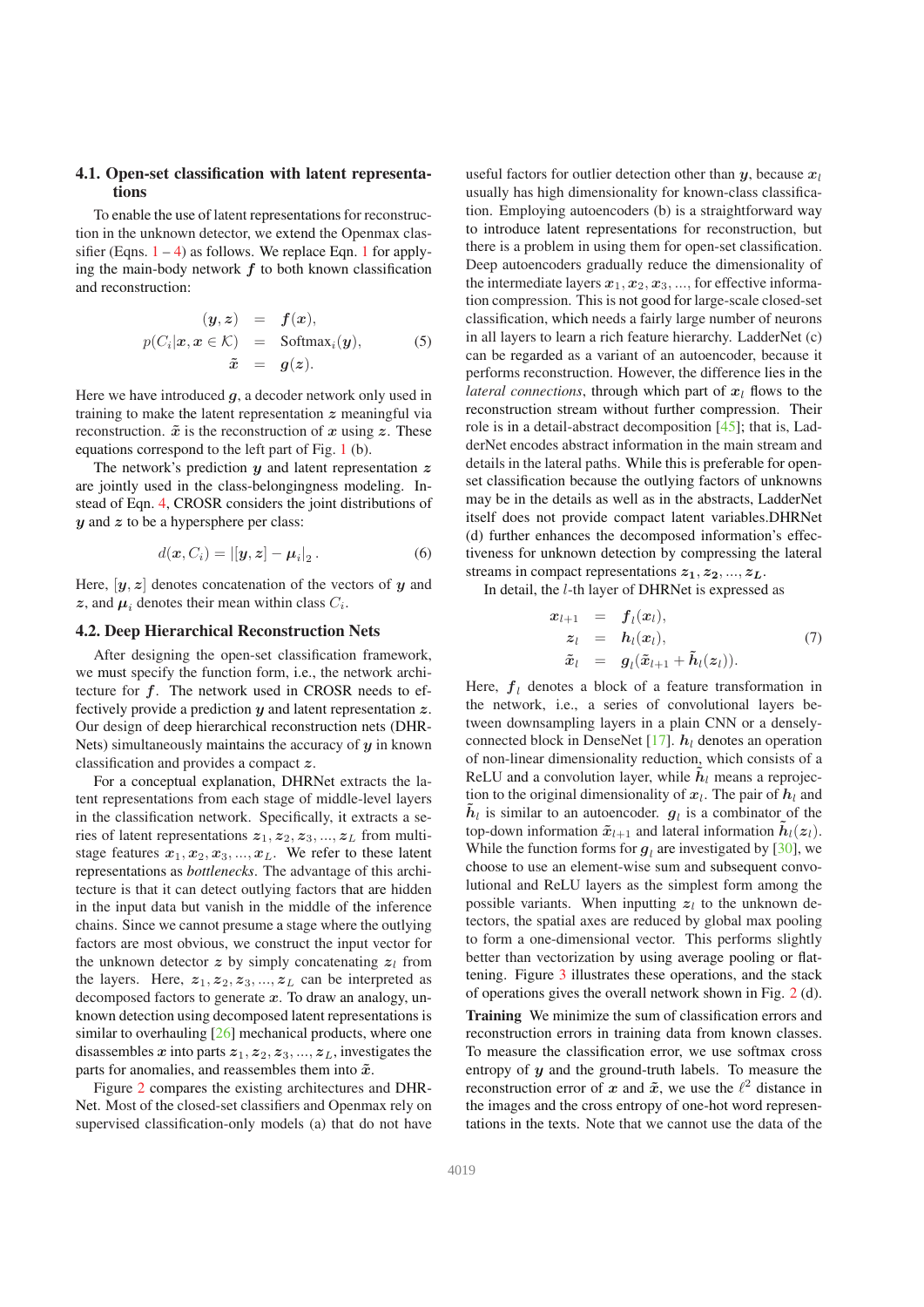

Figure 2. Conceptual illustrations of (a–c) existing models and (d) our model.



Figure 3. Implementation of the deep hierarchical reconstruction net with convolutional layers.

*unknown* classes in training and the reconstruction loss is computed only with known samples. The whole network is differentiable and trainable using gradient-based methods. After the network is trained and its weights fixed, we compute Weibull distributions for unknown detection.

Implementation There are some more minor differences between our implementation and the ladder nets in [31]. First, we use dropout in intermediate layers instead of noise addition, because it results in slightly better closed-set accuracy. Second, we do not penalize reconstruction errors of intermediate layers. This enables us to avoid the separate computation of 'noisy' and 'clean' layers that was originally needed for intermediate-layer reconstruction. We simply refer to our network without bottlenecks; in other words where  $h_l$  and  $h'_l$  $\ell$  are identity transformations, as Ladder-Net. For the experiments, we implement LadderNet and DHRNet with various backbone architectures.

#### 5. Experiments

We experimented with CROSR and other methods on five standard datasets: MNIST, CIFAR-10, SVHN, Tiny-ImageNet, and DBpedia. These datasets are for closed-set classification, and we extended them in two ways: 1) class separation and 2) outlier addition. In class-separation setting, we selected some classes randomly in order to use them as knowns. We used the remainder as unknowns. In this setting, which has been used in the open-set literature [40, 27], unknown samples come from the same domain as that of knowns. Outlier addition is a protocol introduced for out-of-distribution detection [14]; the networks

Table 1. Closed-set test accuracy of used networks. Despite adding reconstruction terms to the training objectives for LadderNet and DHRNet, there was no significant degradation in accuracy in known classification.

|                 |                 | <b>MNIST</b> | $C-10$ | <b>SVHN</b> |
|-----------------|-----------------|--------------|--------|-------------|
| Plain CNN       | Supervised only | 0.991        | 0.934  | 0.943       |
|                 | LadderNet       | 0.993        | 0.928  |             |
|                 | DHRNet (ours)   | 0.992        | 0.930  | 0.945       |
| <b>DenseNet</b> | Supervised only |              | 0.944  |             |
|                 | DHRNet (ours)   |              | 0.940  |             |

are trained on the full training data, but in the test phase, outliers from another dataset are added to the test set as *unknowns*. The merit of doing so is that we can test the robustness of the classifiers against a larger diversity of data than in the original datasets. The class labels of the *unknowns* were not used in any case and they all were treated as a single *unknown* class.

MNIST MNIST is the most popular hand-written digit benchmark. It has 60,000 images for training and 10,000 for testing from ten classes. Although near-100% accuracy has been achieved in closed-set classification [4], the open-set extension of MNIST remains a challenge due to the variety of possible outliers.

As outliers, we used datasets of small gray-scale images, namely Omniglot, Noise, and MNIST-Noise. Omniglot is a dataset of hand-written characters from the alphabets of various languages. We only used the test set because the outliers are only needed in the test phase. 'Noise' is a set of images we synthesized by sampling each pixel value independently from a uniform distribution on [0, 1]. MNIST-Noise is also a synthesized set, made by superimposing MNIST's test images on Noise, and thus its images are more similar to the inliers. Figure 4 shows their samples. Each dataset has 10,000 test images, the same as MNIST, and this makes the known-to-unknown ratio 1:1.

We used a seven-layer plain CNN for MNIST. It consists of five convolutional layers with  $3 \times 3$  kernels and 100 output channels, followed by ReLU non-linearities. Max pooling layers with a stride of 2 are inserted after every two convolutional layers. At the end of the convolutional layers, we put two fully connected layers with 500 and 10 units, and the last one was directly exposed to the Softmax classifier. In DHRNet, lateral connections are put after every pooling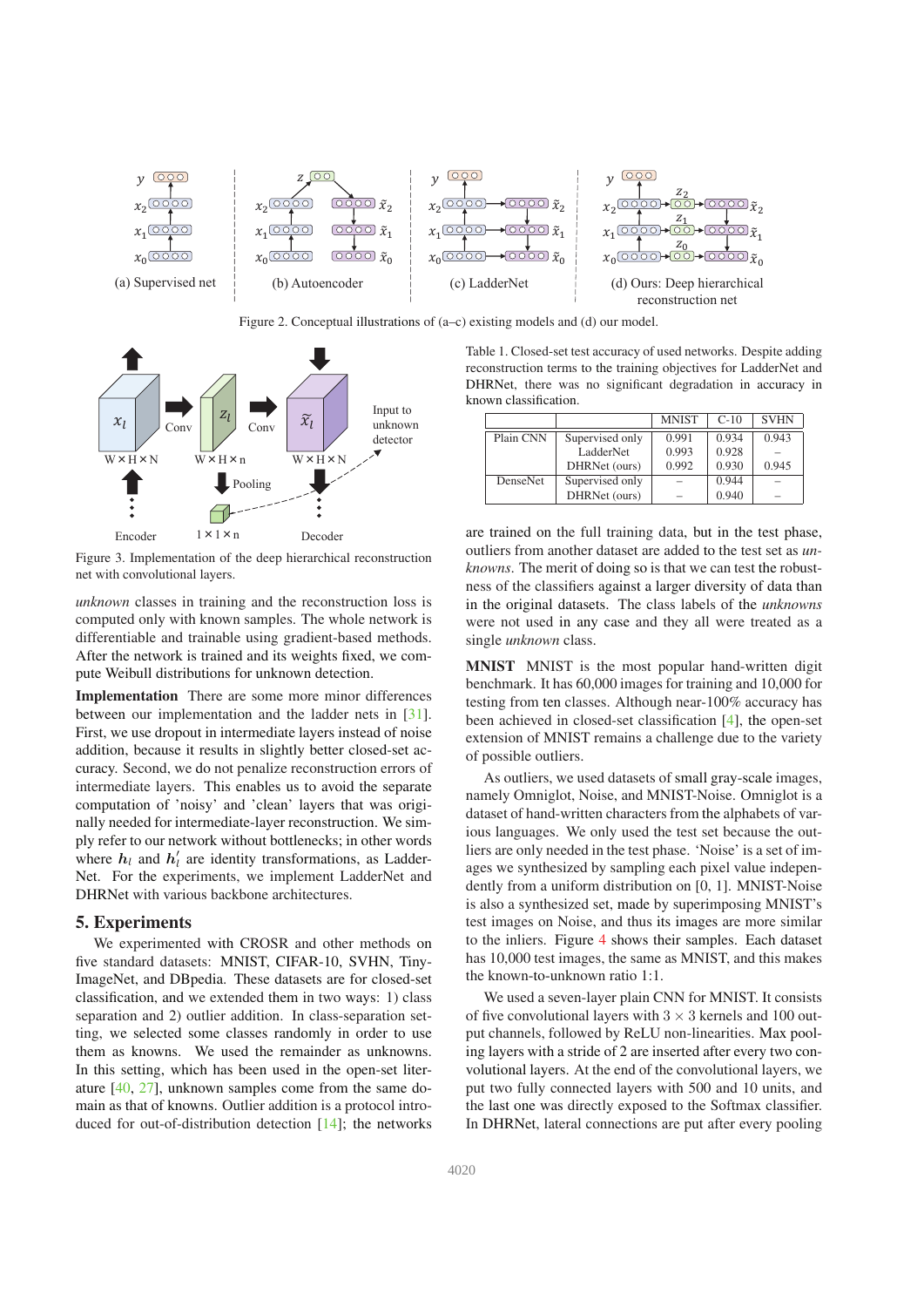

Figure 4. Sample images from MNIST and outlier sets.

Table 2. Open-set classification results in MNIST with various outliers added to the test set as *unknowns*. We report macro-averaged F1-scores in eleven classes (*0–9* and *unknown*). A larger score is better.

| Backbone network | Training method | UNK detector   | Omniglot | MNIST-noise | <b>Noise</b> |
|------------------|-----------------|----------------|----------|-------------|--------------|
| Plain CNN        | Supervised only | Softmax        | 0.592    | 0.641       | 0.826        |
|                  |                 | <b>Openmax</b> | 0.680    | 0.720       | 0.890        |
|                  | LadderNet       | Softmax        | 0.588    | 0.772       | 0.828        |
|                  |                 | <b>Openmax</b> | 0.764    | 0.821       | 0.826        |
|                  | DHRNet (ours)   | Softmax        | 0.595    | 0.801       | 0.829        |
|                  |                 | <b>Openmax</b> | 0.780    | 0.816       | 0.826        |
|                  |                 | CROSR (ours)   | 0.793    | 0.827       | 0.826        |

Table 3. Open-set classification results in CIFAR-10. A larger score is better.

| Backbone network | Training method     | UNK detector   | ImageNet-crop | ImageNet-resize | LSUN-crop | LSUN-resize |
|------------------|---------------------|----------------|---------------|-----------------|-----------|-------------|
| Plain CNN        | Counterfactual [27] |                | 0.636         | 0.635           | 0.650     | 0.648       |
| Plain CNN        | Supervised only     | Softmax        | 0.639         | 0.653           | 0.642     | 0.647       |
|                  |                     | <b>Openmax</b> | 0.660         | 0.684           | 0.657     | 0.668       |
|                  | LadderNet           | Softmax        | 0.640         | 0.646           | 0.644     | 0.647       |
|                  |                     | <b>Openmax</b> | 0.653         | 0.670           | 0.652     | 0.659       |
|                  |                     | <b>CROSR</b>   | 0.621         | 0.631           | 0.629     | 0.630       |
|                  | DHRNet (ours)       | Softmax        | 0.645         | 0.649           | 0.650     | 0.649       |
|                  |                     | <b>Openmax</b> | 0.655         | 0.675           | 0.656     | 0.664       |
|                  |                     | CROSR (ours)   | 0.721         | 0.735           | 0.720     | 0.749       |
| DenseNet         | Supervised only     | Softmax        | 0.693         | 0.685           | 0.697     | 0.722       |
|                  |                     | Openmax        | 0.696         | 0.688           | 0.700     | 0.726       |
|                  | DHRNet (ours)       | Softmax        | 0.691         | 0.726           | 0.688     | 0.700       |
|                  |                     | Openmax        | 0.729         | 0.760           | 0.712     | 0.728       |
|                  |                     | CROSR (ours)   | 0.733         | 0.763           | 0.714     | 0.731       |



Figure 5. Relationship between the rejection threshold and F1 score. These plots are from test results for CIFAR-10 and ImageNet-crop using VGGNets.

Table 4. Open-set text classification results for DBpedia. F1 scores are shown for various train/test class ratios.

| Method       | 4/14  | 4/12  | 4/8   | 4/4   |
|--------------|-------|-------|-------|-------|
| DOC.         | 0.507 | 0.568 | 0.733 | 0.985 |
| Softmax      | 0.460 | 0.503 | 0.662 | 0.988 |
| Openmax      | 0.532 | 0.574 | 0.729 | 0.986 |
| CROSR (ours) | 0.582 | 0.627 | 0.765 | 0.987 |

layer. The dimensionalities of the latent representations  $z_l$ were all fixed to 32.

CIFAR-10 CIFAR-10 has 50,000 natural images for training and 10,000 for testing. It consists of ten classes, containing 5,000 training images for each class. In CIFAR-10, each class has large intra-class diversities by color, style, or pose difference, and state-of-the-art deep nets make a fair number of classification errors within known classes.

We examined two types of network, a plain CNN and DenseNet [17], a state-of-the-art network for closed-set image classification. The plain CNN is a VGGNet [42]-style network re-designed for CIFAR, and it has 13 layers. The layers are grouped into three convolutional and one fully connected block. The output channels of each convolutional block number 64, 128, and 256, and they consist of two, two, and four convolutional layers with the same configuration. All convolutional kernels are  $3 \times 3$ . We set the depth of DenseNet to 92 and the growth rate to 24. The dimensionalities of the latent representations  $z_l$  were all fixed to 32, the same as in MNIST.

We used the outliers collected by [20] from other datasets, i.e., ImageNet and LSUN, and we resized or cropped them so that they would have the same sizes  $2$ Among the outlier sets used in  $[14]$ , we did not use synthesized sets of Gaussian and Uniform because they can be easily detected by baseline outlier-removal techniques. The datasets each have 10,000 test images, which is the same as in MNIST and this makes the known-to-unknown ratio 1:1.

SVHN and TinyImageNet SVHN is a dataset of 10-class digit photographs, and TinyImageNet is a 200-class subset of ImageNet. In these datasets, we compare CROSR with recent GAN-based methods [10, 27] that utilize *unknown*

<sup>2</sup>URL: https://github.com/facebookresearch/odin.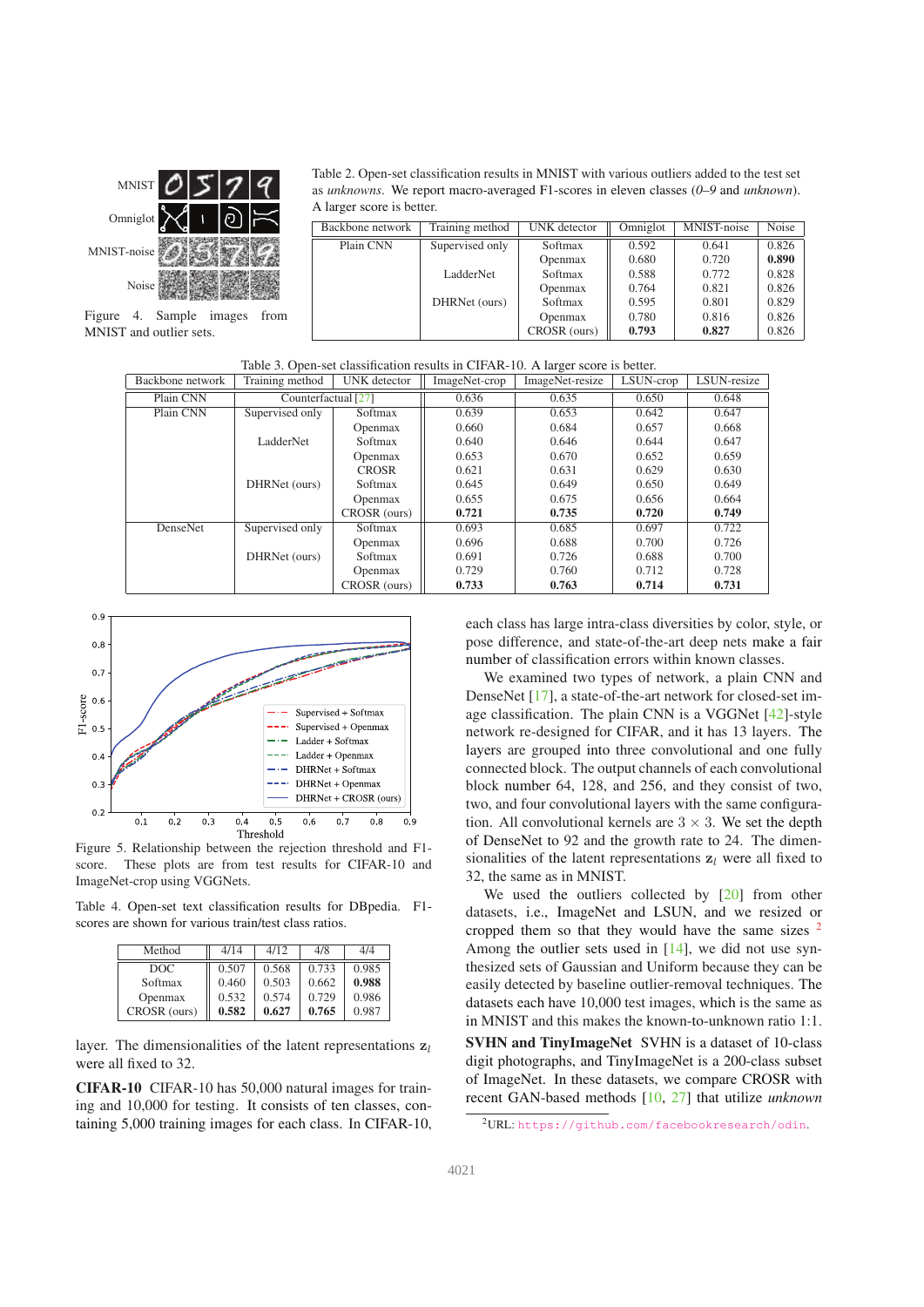

Figure 6. Visualized samples. Sampled data points are sorted by each methods' confidence score, and the top samples are listed. The red boxes show unknown samples, and the cyan ones show misclassification in known classes. Fewer unknowns to the left indicate higher robustness.

training data synthesized by GANs. A concern in the comparisons was the instability of the training and resulting variance in the quality of the training data generated by the GAN-based mechanisms, which may make comparisons hard [22]. Thus, we exactly followed the evaluation protocols used in [27] (class separation within each single dataset, averaging over five trials, area-under-the-curve criteria), and directly compared our results against the reported numbers. Our backbone network was the same as the one used in [27] that consists of nine convolutional layers and one fully connected layers, except that ours had decoding parts as shown in Eqn. 7.

DBpedia The DBpedia ontology classification dataset contains 14 classes of Wikipedia articles, 40,000 instances for training and 5,000 for testing. We selected this dataset because it has the largest number of classes among the oftenused datasets in the literature of the convnet-based largescale text classification [49] and for ease in making various class splits. We conducted the open-set evaluation with class separation using 4 random classes as knowns and 4, 8, and 10 as unknowns.

In DBpedia, we implemented DHRNet on the basis of a shallow-and-wide convnet [19], which had three convolutional layers with kernels whose sizes were 3, 4, and 5, and whose output dimension was 100. Textclassification convnets are extendable to DHRNet by setting  $W =$  (maximum text length) and  $H = 1$  in Fig. 3. The dimensionality of its bottleneck was 25. We also implemented DOC [40] using the same architecture as ours for a fair comparison.

Training DHRNet We confirmed that DHRNet can be trained by using the joint classification-reconstruction loss. We used the SGD solver with learning-rate scheduling tuned in each dataset. We set the weights of the reconstruction loss and the classification loss to the same value 1.0. In principle, the weight of reconstruction error should be as large as possible while keeping the close-set validation accuracy, which would give the most regularized and wellfitted model. However, we obtained satisfactory results with the default value and did not tune them further. The closedset test errors of the networks for each dataset are listed in Table 1. All of the networks were trained without any large degradation in closed-set accuracy from the original ones. This and the subsequent experiments were conducted using Chainer [44].

Weibull distribution fitting We used libmr library [38] to compute the parameters in Weibull distribution. It has the hyperparameters  $\alpha$  from Eqn. 3 and tail size, the number of extrema used to define the tails of the distributions. We used the values suggested in [3], namely  $\alpha = 10$ and tail\_size  $= 20$ . For MNIST and CIFAR-10, we did not use the rank calibration with  $\alpha$  in Eqn. 3, since it does not improve the performance due to the small number of classes. For DenseNet in CIFAR-10, we noticed that Openmax performed worse with the default parameters, so we changed tail\_size to 50. Since heavily tuning these hyperparameters for specific types of outlier runs counter to the motivation of open-set recognition for handling *unknowns*, we did not tune them for each of the test sets.

Results We show the results for MNIST in Table 2, for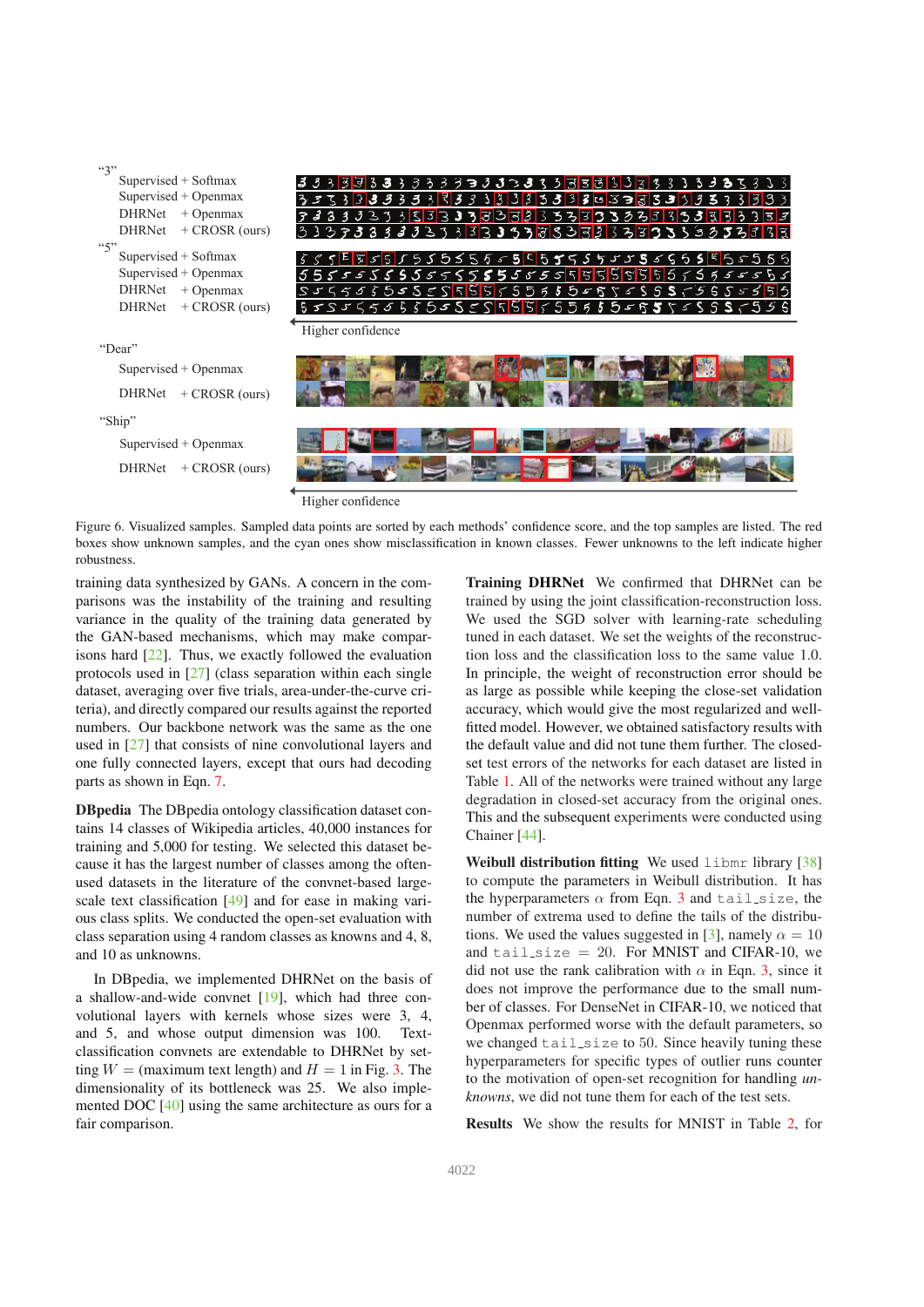Table 5. Comparisons of CROSR with recent GAN-based methods [10].

| Method / dataset | <b>MNIST</b>      | <b>SVHN</b>       | <b>TinyImageNet</b> |
|------------------|-------------------|-------------------|---------------------|
| <b>Openmax</b>   | $0.981 \pm 0.005$ | $0.894 + 0.013$   | 0.576               |
| G-Openmax        | $0.984 \pm 0.005$ | $0.896 \pm 0.017$ | 0.580               |
| Counterfactual   | $0.988 \pm 0.004$ | $0.910 + 0.010$   | 0.586               |
| CROSR (ours)     | $0.991 + 0.004$   | $0.899 \pm 0.018$ | 0.589               |

CIFAR-10 in Table 3, and for DBpedia in Table 4. The reported values are F1-scores [35] of known classes and *unknown* as a class with a threshold 0.5. CROSR outperformed all of the other methods consistently except in two settings. Specifically, in MNIST, CROSR outperformed Supervised + Openmax by more than 10% in F1-score when using Omniglot or MNIST-noise as outliers, whereas it slightly underperformed with Noise, the easiest outliers. CROSR also performed better than or as well as the stronger baselines LadderNet + Openmax and DHRNet + Openmax. In CIFAR-10, the results for varying thresholds are also shown in Fig. 5, in which it is clear that CROSR outperformed the other methods regardless of the threshold.

Interestingly, LadderNet with Openmax outperformed the supervised-only networks. For instance, LadderNet-Openmax achieved an 8.4% gain in F1-score in the MNISTvs-Omniglot setting and a 10.1% gain in the MNIST-vs-MNIST-Noise setting. This means regularization using the reconstruction loss is beneficial for unknown detection; in other words, using supervised losses in known classes is not the best for training open-set deep networks. However, no gains were had by adding only the reconstruction-error term to training objectives in the natural image datasets. This means we need to use the reconstructive factors in the networks in a more explicit form by adopting DHRNet.

For DBpedia, CROSR outperformed the other methods, except when the number of train/test classes was 4/4, which is equivalent to the closed-set settings. While DOC and Openmax performed almost on a par with each other, the improvement of CROSR over Openmax was also significant in this dataset.

Comparison with GAN-based methods Table 5 summarizes the results of ours and the GAN-based methods. Ours outperformed all of the other methods in MNIST and Tiny-ImageNet, and all except Counterfactual in SVHN. While the relative improvements are within the ranges of the error bars, these results still means that our method, which does not use any synthesized training data, can perform on par or slightly better than the state-of-the-art GAN-based methods.

In combination with anomaly detectors To investigate how latent representations can be exploited more effectively, we replaced the  $\ell^2$  distance in Eqn. 6 by one-class learners. We used the most popular oneclass SVM (OCSVM) and Isolation Forest (IsoForest). Table 6. Open-set classification results for MNIST with different unknown detectors. Larger values are better.

| <b>UNK</b> detector | Omniglot | Noise | MNIST-noise |
|---------------------|----------|-------|-------------|
| Supervised $+$      |          |       |             |
| $-\ell^2$           | 0.680    | 0.890 | 0.720       |
| $-OCSVM$            | 0.647    | 0.899 | 0.919       |
| Our DHRNet $+$      |          |       |             |
| $\mathcal{L}^2$     | 0.793    | 0.826 | 0.827       |
| $-OCSVM$            | 0.702    | 0.979 | 0.976       |
| $-Is of$            | 0.649    | 0.908 | 0.839       |

Table 7. Run times of the models (milli seconds/image). The times were measured in CIFAR-10 with a batch size  $= 1$ .

| Method / Architecture | Plain CNN | DenseNet |  |
|-----------------------|-----------|----------|--|
| Softmax               | 93        | 63 2.    |  |
| <b>Openmax</b>        | 11.7      | 69.4     |  |
| CROSR (ours)          | 165       | 79 A     |  |

For simplicity, we used the default hyperparameters in scikit-learn [28]. The results are shown in Table 6. It reveals that OCSVM had a more than 15% gain in F1-score in synthesized outliers, while it caused a 9% degradation in Omniglot. Although we did not find an anomaly detector that consistently gave performance improvements on all the datasets, the results are still encouraging. The results suggest that DHRNet encodes more useful information that is not fully exploited by the per-class centroid based outlier modeling.

Visualization Figure 6 shows the test data from the known and unknown classes, sorted by the models' final confidences computed by Eqn. 3. In this figure, unknown data at higher order mean that the model is deceived by that data. It is clear that our methods gave lower confidences to the unknown samples, and they were deceived only by samples that had high similarity to the inlier.

Run time Despite of the extensions we made to the network, CROSR's computational cost in the test was not much larger than Openmax's. Figure 7 shows the run times, which were computed on a single GTX Titan X graphic processor. The overhead of computing the latent representations was as small as 3–5 ms/image, negligible in relation to the original cost when the backbone network is large.

#### 6. Conclusion

We described CROSR, a deep open-set classifier augmented by latent representation learning for reconstruction. To enhance the usability of latent representations for unknown detection, we also developed a novel deep hierarchical reconstruction net architecture. Comprehensive experiments conducted on multiple standard datasets demonstrated that CROSR outperforms previous state-of-the-art open-set classifiers in most cases.

#### Acknowledgement

This work is in part supported by JSPS KAKENHI Grant Number JP18K11348, and Grant-in-Aid for JSPS Fellows JP16J04552. The authors would like to thank Dr. Ari Hautasaari for his helpful advice to improve the manuscript.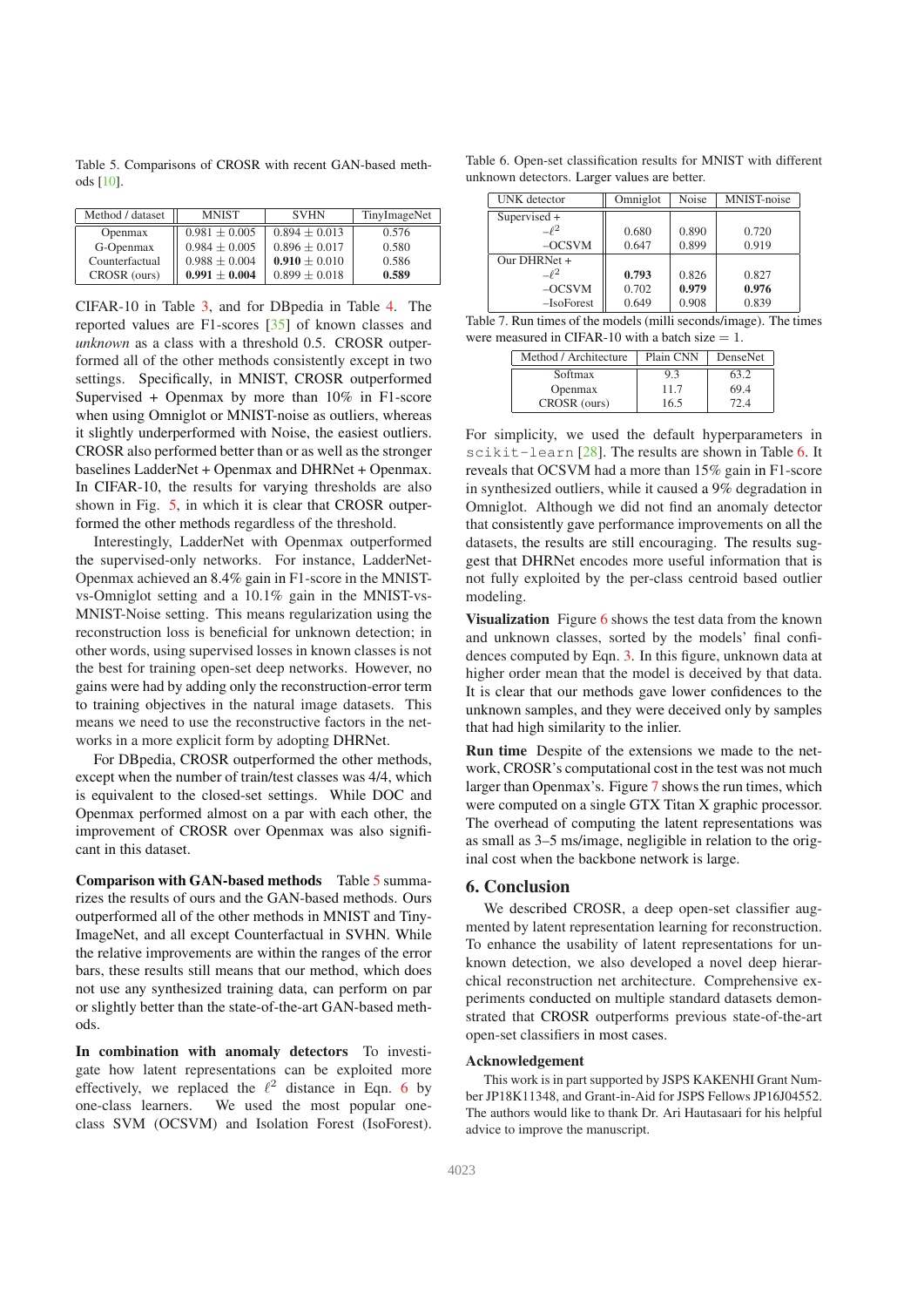### References

- [1] Caglar Aytekin, Xingyang Ni, Francesco Cricri, and Emre Aksu. Clustering and unsupervised anomaly detection with L2 normalized deep auto-encoder representations. In *IJCNN*, 2018. 2, 3
- [2] Abhijit Bendale and Terrance Boult. Towards open world recognition. In *CVPR*, pages 1893–1902, 2015. 3
- [3] Abhijit Bendale and Terrance E Boult. Towards open set deep networks. In *CVPR*, pages 1563–1572, 2016. 1, 2, 3, 7
- [4] Dan Claudiu Cireșan, Ueli Meier, Luca Maria Gambardella, and Jürgen Schmidhuber. Deep, big, simple neural nets for handwritten digit recognition. *Neural computation*, 22(12):3207–3220, 2010. 5
- [5] Corinna Cortes and Vladimir Vapnik. Support-vector networks. *Machine learning*, 20(3):273–297, 1995. 2
- [6] Alexey Dosovitskiy and Thomas Brox. Inverting visual representations with convolutional networks. In *CVPR*, pages 4829–4837, 2016. 2
- [7] Geli Fei and Bing Liu. Breaking the closed world assumption in text classification. In *NAACL-HLT*, 2016. 2
- [8] Ronald A Fisher. The use of multiple measurements in taxonomic problems. *Annals of eugenics*, 7(2):179–188, 1936. 2
- [9] Yoav Freund and Robert E Schapire. A decision-theoretic generalization of on-line learning and an application to boosting. *Journal of computer and system sciences*, 55(1):119–139, 1997. 2
- [10] ZongYuan Ge, Sergey Demyanov, Zetao Chen, and Rahil Garnavi. Generative OpenMax for multi-class open set classification. *BMVC*, 2017. 1, 2, 6, 8
- [11] Muhammad Ghifary, W Bastiaan Kleijn, Mengjie Zhang, David Balduzzi, and Wen Li. Deep reconstructionclassification networks for unsupervised domain adaptation. In *ECCV*, pages 597–613. Springer, 2016. 2
- [12] Ian Goodfellow, Jean Pouget-Abadie, Mehdi Mirza, Bing Xu, David Warde-Farley, Sherjil Ozair, Aaron Courville, and Yoshua Bengio. Generative adversarial nets. In *NIPS*, pages 2672–2680, 2014. 3
- [13] Ian J. Goodfellow, Jonathon Shlens, and Christian Szegedy. Explaining and harnessing adversarial examples. In *ICLR*, 2015. 3
- [14] Dan Hendrycks and Kevin Gimpel. A baseline for detecting misclassified and out-of-distribution examples in neural networks. In *ICLR*, 2017. 3, 5, 6
- [15] Ryota Hinami, Tao Mei, and Shin'ichi Satoh. Joint detection and recounting of abnormal events by learning deep generic knowledge. In *ICCV*, pages 3639–3647, 2017. 2
- [16] Geoffrey E Hinton and Ruslan R Salakhutdinov. Reducing the dimensionality of data with neural networks. *Science*, 313(5786):504–507, 2006. 1
- [17] Gao Huang, Zhuang Liu, Laurens Van Der Maaten, and Kilian Q Weinberger. Densely connected convolutional networks. In *CVPR*, volume 1, page 3, 2017. 4, 6
- [18] Pedro R Mendes Júnior, Roberto M de Souza, Rafael de O Werneck, Bernardo V Stein, Daniel V Pazinato, Waldir R de Almeida, Otávio AB Penatti, Ricardo da S Torres, and

Anderson Rocha. Nearest neighbors distance ratio open-set classifier. *Machine Learning*, 106(3):359–386, 2017. 2

- [19] Yoon Kim. Convolutional neural networks for sentence classification. In *EMNLP*, 2014. 7
- [20] Shiyu Liang, Yixuan Li, and R Srikant. Enhancing the reliability of out-of-distribution image detection in neural networks. In *ICLR*, 2018. 3, 6
- [21] Fei Tony Liu, Kai Ming Ting, and Zhi-Hua Zhou. Isolation forest. In *International Conference on Data Mining (ICDM)*, pages 413–422. IEEE, 2008. 2
- [22] Mario Lucic, Karol Kurach, Marcin Michalski, Sylvain Gelly, and Olivier Bousquet. Are GANs created equal? A large-scale study. In *NIPS*, 2018. 7
- [23] Lars Maaløe, Casper Kaae Sønderby, Søren Kaae Sønderby, and Ole Winther. Auxiliary deep generative models. In *ICML*, 2016. 3
- [24] Larry M Manevitz and Malik Yousef. One-class SVMs for document classification. *JMLR*, 2(Dec):139–154, 2001. 2
- [25] John McCarthy and Patrick J. Hayes. Some philosophical problems from the standpoint of artificial intelligence. In B. Meltzer and D. Michie, editors, *Machine Intelligence 4*, pages 463–502. Edinburgh University Press, 1969. reprinted in McC90. 1
- [26] R Keith Mobley, Lindley R Higgins, and Darrin J Wikoff. *Maintenance engineering handbook*. Mcgraw-hill New York, NY, 2008. 4
- [27] Lawrence Neal, Matthew Olson, Xiaoli Fern, Weng-Keen Wong, and Fuxin Li. Open set learning with counterfactual images. *ECCV*, 2018. 5, 6, 7
- [28] F. Pedregosa, G. Varoquaux, A. Gramfort, V. Michel, B. Thirion, O. Grisel, M. Blondel, P. Prettenhofer, R. Weiss, V. Dubourg, J. Vanderplas, A. Passos, D. Cournapeau, M. Brucher, M. Perrot, and E. Duchesnay. Scikit-learn: Machine learning in Python. *JMLR*, 12:2825–2830, 2011. 8
- [29] Pramuditha Perera and Vishal M Patel. Learning deep features for one-class classification. *arXiv preprint arXiv:1801.05365*, 2018. 3
- [30] Mohammad Pezeshki, Linxi Fan, Philemon Brakel, Aaron Courville, and Yoshua Bengio. Deconstructing the ladder network architecture. In *ICML*, pages 2368–2376, 2016. 4
- [31] Antti Rasmus, Mathias Berglund, Mikko Honkala, Harri Valpola, and Tapani Raiko. Semi-supervised learning with ladder networks. In *NIPS*, pages 3546–3554, 2015. 2, 3, 5
- [32] Haakon Ringberg, Augustin Soule, Jennifer Rexford, and Christophe Diot. Sensitivity of PCA for traffic anomaly detection. *ACM SIGMETRICS Performance Evaluation Review*, 35(1):109–120, 2007. 2
- [33] Stephen Roberts and Lionel Tarassenko. A probabilistic resource allocating network for novelty detection. *Neural Computation*, 6(2):270–284, 1994. 2
- [34] Ethan Rudd, Lalit P. Jain, Walter J. Scheirer, and Terrance Boult. The extreme value machine. *PAMI*, 40(3), March 2017. 2, 3
- [35] Yutaka Sasaki et al. The truth of the F-measure. *Teach Tutor mater*, 1(5):1–5, 2007. 8
- [36] Walter J Scheirer, Anderson de Rezende Rocha, Archana Sapkota, and Terrance E Boult. Toward open set recognition. *PAMI*, 35(7):1757–1772, 2013. 1